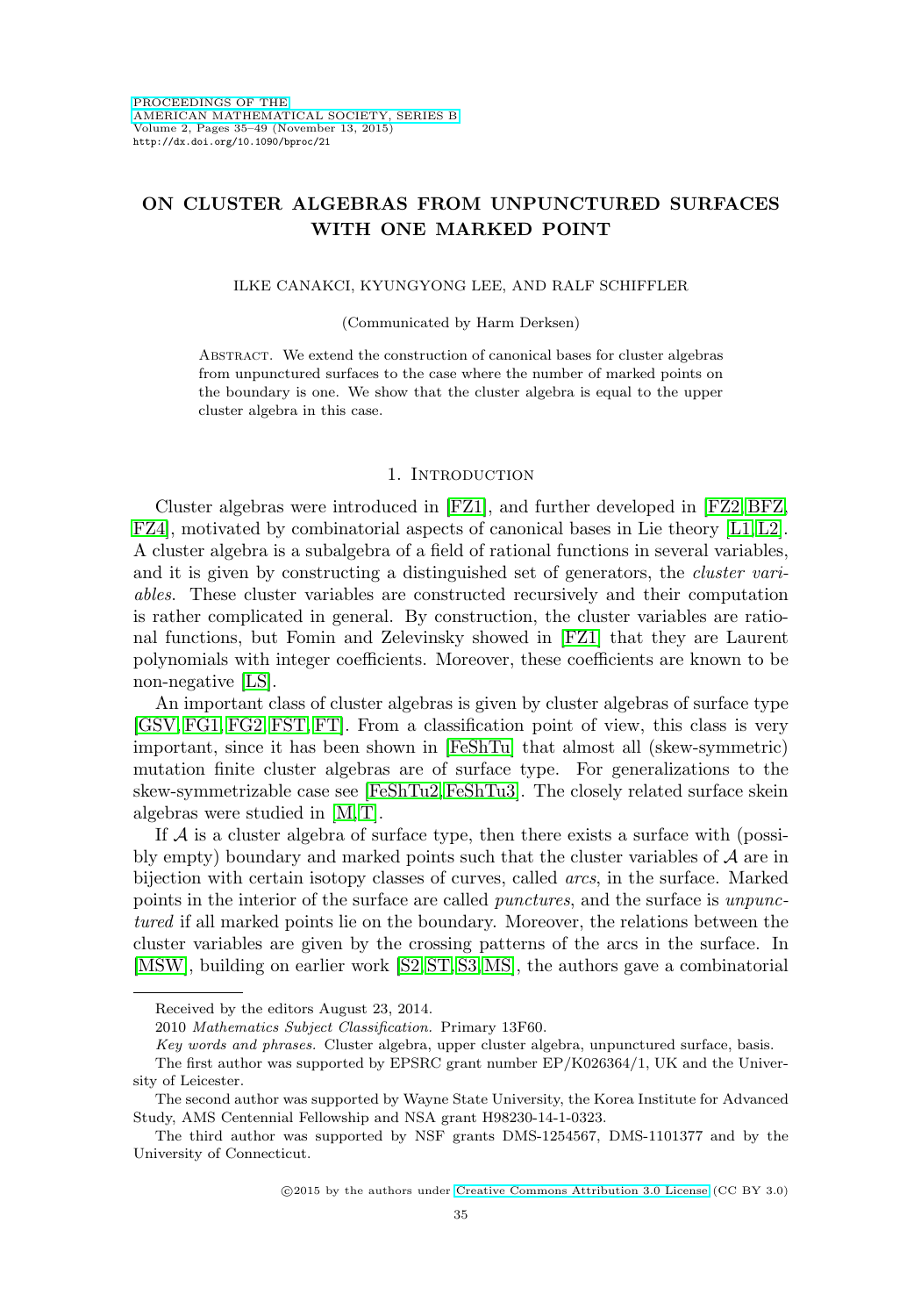formula for the cluster variables in cluster algebras of surface type. In the sequel [\[MSW2\]](#page-13-12), the formula was the key ingredient for the construction of two bases for the cluster algebra, in the case where the surface has no punctures and has at least two marked points.

1.1. **Bases.** Our main result, Theorem [2,](#page-3-0) shows that the basis construction of [\[MSW2\]](#page-13-12) also applies to surfaces without punctures and with exactly one marked point. The proof of this result consists in showing that the Laurent polynomials associated to the essential loops in the surface are elements of the cluster algebra. This is shown by exhibiting certain identities in the cluster algebra, that allow us to write the Laurent polynomials in question as polynomials in cluster variables. The main ingredients for the proof of these identities are the snake graph calculus developed in [\[CS,](#page-12-6) [CS2,](#page-12-7) [CS3\]](#page-12-8), and the skein relations proved in [\[MW\]](#page-13-13).

1.2. **Upper cluster algebras.** As an application, we study the relationship between cluster algebras and upper cluster algebras. To define a cluster algebra  $A$ , one needs to specify an initial seed  $\Sigma = (\mathbf{x}, B)$  consisting of a cluster **x** and an exchange matrix B. In [\[BFZ\]](#page-12-0), the authors introduced the concept of the upper cluster algebra  $U$  associated to the seed  $\Sigma$ . Recall that  $U$  consists of all elements of the ambient field  $\mathbb{Q}(x_1,\ldots,x_n)$  which are Laurent polynomials over  $\mathbb Z$  in the cluster variables from any seed in A. It follows directly from the Laurent phenomenon that the upper cluster algebra contains the cluster algebra as a subalgebra. However, the question of whether the cluster algebra is equal to the upper cluster algebra is subtle and does not have a uniform answer. Already in [\[BFZ\]](#page-12-0) it is shown that  $\mathcal{A} = \mathcal{U}$  for all acyclic types and, on the other hand,  $\mathcal{A} \neq \mathcal{U}$  for the rank 3 case given by the once-punctured torus. Muller introduced the notion of locally acyclic cluster algebras in [\[M2\]](#page-13-14) and showed that  $A = U$  for all locally acyclic types in [\[M3\]](#page-13-15). It is shown in [\[MSp\]](#page-13-16) that cluster algebras of Grassmannians are locally acyclic, hence  $A = U$  in this case. Goodearl and Yakimov announced that  $A = U$  for double Bruhat cells [\[GY\]](#page-13-17).

For cluster algebras of finite mutation type, the following results are known:

- (1)  $A = U$  in the following types:
	- surfaces with non-empty boundary and at least two marked points. This has been shown in [\[MSW2\]](#page-13-12) for unpunctured surfaces, and in [\[M2\]](#page-13-14) if at least two marked points are on the boundary. The case where only one point is on the boundary can be reduced to the case with two  $\frac{1}{2}$ marked points on the boundary using the Louise property of [\[MSp\]](#page-13-16); see Proposition [12.](#page-11-0) This has been shown in [MSW2] for unpunctured surfaces, and in [M2]<br>if at least two marked points are on the boundary. The case where<br>only one point is on the boundary can be reduced to the case with two<br>marked points on only one point is on the<br>marked points on the 1<br>see Proposition 12.<br>the exceptional types  $\mathbb{E}_t$ <br>are acyclic.<br>the exceptional types  $\widetilde{\mathbb{E}}$  $E_{\epsilon}$ <br> $\widetilde{E}$  $\begin{array}{c} \text{u} \\ \text{E} \\ \text{E} \end{array}$  $\widetilde{E}_8$ <br> $\widetilde{E}_8$
	- are acyclic.
	- $\mathbb{E}_6$ ,  $\mathbb{E}_7$ ,  $\mathbb{E}_8$  and  $\mathbb{X}_6$ , by [\[M\]](#page-13-9), since they are locally acyclic, or by [\[MSp\]](#page-13-16), since they satisfy the Louise property.
- (2)  $A \neq U$  in the following types:
	- surfaces without boundary and with exactly one puncture. This has been shown for the torus in [\[BFZ\]](#page-12-0) and for higher genus in [\[Lad\]](#page-13-18). - the exceptional type  $\mathbb{X}_7$ , [\[M4\]](#page-13-19).

As an application of Theorem [2,](#page-3-0) we prove in Theorem [5](#page-3-1) that

 $A = U$  for surfaces without punctures and exactly one marked point.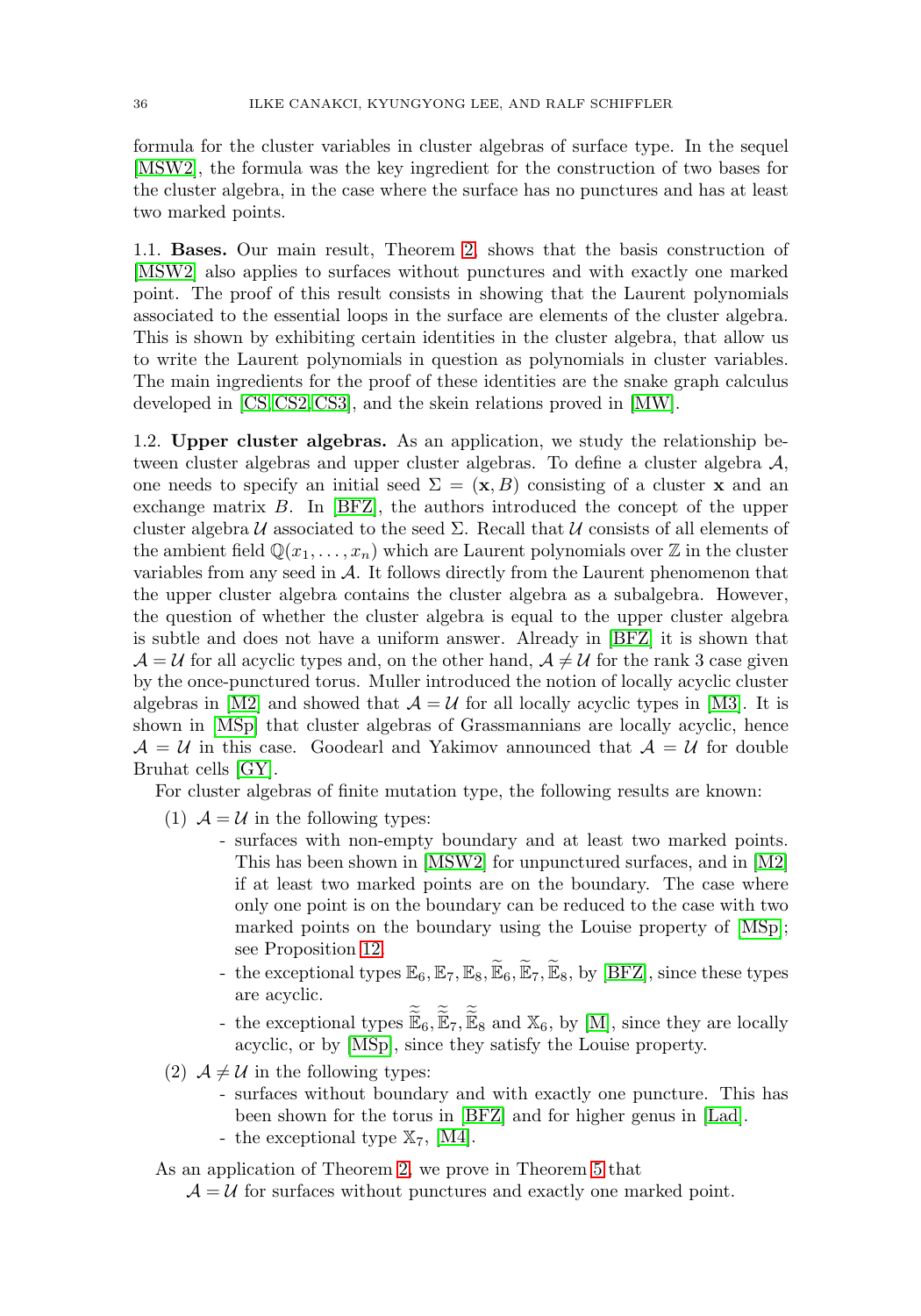This leaves the question open only for surfaces without boundary and at least two punctures.

Summarizing, we have the following result.

**Theorem 1.** For all unpunctured surfaces, the cluster algebra is equal to the upper cluster algebra.

1.3. **Maximal green sequences.** Let  $Q$  be a quiver and let  $Q$  be the quiver obtained from Q by adding a vertex i' and an arrow  $i \to i'$ , for each vertex i of Q. The original vertices of Q are called unfrozen (or mutable) and the new vertices are called frozen. A green sequence is a sequence of mutations starting at  $Q$  such that at each step the mutation is performed at an unfrozen vertex  $i$ , for which there is no arrow  $j' \rightarrow i$ , from a frozen vertex  $j'$ . A green sequence is *maximal* if it produces a quiver which does not contain such a vertex i.

Maximal green sequences have been introduced in [\[K\]](#page-13-20). They are related to quantum dilogarithm identities, DT invariants and BPS states; see [\[BDP\]](#page-12-9) and the references therein.

The question of whether or not there exists a quiver in the mutation class of Q which admits a maximal green sequence seems related to the question of whether or not  $\mathcal{A}(Q) = \mathcal{U}(Q)$ . Indeed, given a surface  $(S, M)$  which is either a surface with boundary, or a sphere with at least four punctures, or a torus with at least two punctures, there exists a triangulation T whose quiver  $Q_T$  admits a maximal green sequence. This has been shown in [\[ACCERV\]](#page-12-10); see also [\[BDP\]](#page-12-9) for the sphere. Moreover, for all the exceptional types except for  $\mathbb{X}_7$  there exists a quiver that admits a maximal green sequence [\[ACCERV\]](#page-12-10), whereas the mutation class  $\mathbb{X}_7$  does not contain a quiver that admits a maximal green sequence [\[Se\]](#page-14-4).

On the other hand, it is shown in [\[BDP,](#page-12-9) Proposition 8.1] that if Q admits a non-degenerate potential such that the Jacobian algebra is infinite dimensional, then Q does not admit maximal green sequences. Combining this result with [\[GLS,](#page-12-11) Proposition 9.13], we see that quivers from closed surfaces with exactly one puncture do not admit maximal green sequences. The question seems to be open for closed surfaces of genus at least 2 and with at least two punctures.

Beyond finite mutation type, explicit maximal green sequences are announced by Yakimov for double Bruhat cells.

In all the known cases, maximal green sequences exist if and only if the cluster algebra is equal to the upper cluster algebra. Our Theorem [5](#page-3-1) confirms this observation for unpunctured surfaces with exactly one marked point.

### 2. Main result

Let  $\mathcal{A} = \mathcal{A}(S, M)$  be a cluster algebra of an unpunctured surface S with marked points M whose coefficient system is such that the initial exchange matrix has maximal rank. The main result of  $[MSW2]$  is the construction of two bases for  $A$ under the assumption that the number of marked points is at least two. These are the bangles basis  $\mathcal{B}_0$  and the bracelet basis  $\mathcal{B}$ . The assumption that the number of marked points is at least two was used in [\[MSW2\]](#page-13-12) only to show that all elements of  $B_0$  and  $B$  are actually inside the cluster algebra, and not only in the upper cluster algebra. The proof of the spanning property and of linear independence does not rely on the number of marked points.

The following theorem removes the assumption on the number of marked points.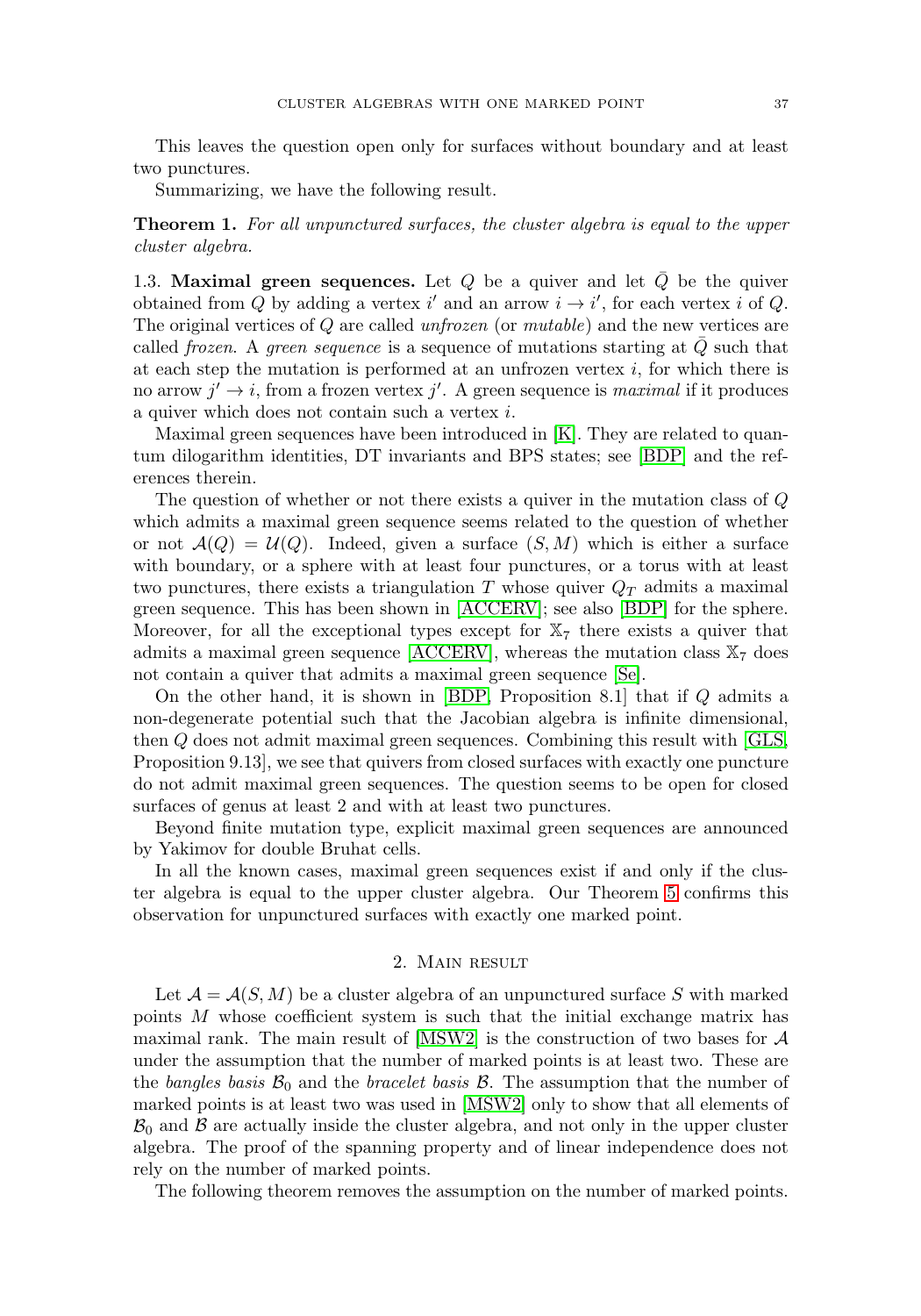<span id="page-3-0"></span>**Theorem 2.** Let A be the cluster algebra of an unpunctured surface with exactly one marked point and with arbitrary coefficients. Then both  $\beta$  and  $\beta_0$  are bases of the cluster algebra A.

For the proof of this theorem, we need the following two lemmas. An *essential loop* in the surface  $(S, M)$  is a closed curve in S which is disjoint from the boundary of S, which is not contractible and does not have any self-crossings. Since  $|M|$  = 1, the surface S has exactly one boundary component. In  $[MSW2]$ , the authors associate to every essential loop a Laurent polynomial given as a sum over perfect matchings of the corresponding band graph.

<span id="page-3-2"></span>**Lemma 3.** The Laurent polynomial L of the essential loop around the boundary is in the cluster algebra A.

<span id="page-3-4"></span>**Lemma 4.** The Laurent polynomial  $x<sub>\zeta</sub>$  of every essential loop  $\zeta$  is in the cluster algebra A.

Of course the second lemma implies the first, but the first is needed in the proof of the second. We prefer stating them separately, because their proofs use different techniques. The proof of Lemma [3](#page-3-2) is given in Section [3](#page-3-3) and the proof of Lemma [4](#page-3-4) in Section [4.](#page-10-0)

*Proof of Theorem [2](#page-3-0).* Let T be a triangulation of the surface and let  $B_T$  be the associated exchange matrix. Since there are no punctures and the unique boundary component has an odd number of marked points (namely one), it follows from [\[FST,](#page-13-7) Theorem 14.3] that the rank of the matrix  $B_T$  is maximal for every coefficient system. Therefore the results of [\[MSW2\]](#page-13-12) show that both  $\mathcal{B}_0$  and  $\mathcal{B}$  are linearly independent and that every element of  $A$  is a linear combination of elements of  $B_0$ and also a linear combination of elements of B.

It remains to show that  $\mathcal{B}_0$  and  $\mathcal B$  are subsets of  $\mathcal A$ .

Lemma [4](#page-3-4) implies that every element of  $\mathcal{B}_0$  is in A. Moreover the Laurent polynomials associated to the bracelets in  $\beta$  can be written as Chebyshev polynomials in the Laurent polynomials associated to the essential loops in  $\mathcal{B}_0$ ; see [\[MSW2,](#page-13-12) Proposition 4.2. Thus  $\beta$  is also a subset of  $\mathcal{A}$ .  $\Box$ 

The following result follows directly from Theorem [2.](#page-3-0)

<span id="page-3-1"></span>**Theorem 5.** Let A be the cluster algebra of an unpunctured surface with exactly one marked point and with trivial coefficients, and let  $U$  be its upper cluster algebra. Then

$$
\mathcal{A}=\mathcal{U}.
$$

<span id="page-3-3"></span>*Proof.* It follows from [\[FG1,](#page-12-1) Theorem 12.3(ii)] that  $\mathcal{B}_0$  is a basis of  $\mathcal{U}$ . Theorem [2](#page-3-0) implies that  $\mathcal{B}_0 \subset \mathcal{A}$ , and thus  $\mathcal{U} \subset \mathcal{A}$ . The other inclusion always holds. ⊔

#### 3. Proof of Lemma [3](#page-3-2)

We prove the lemma first for genus 1, then genus 2 and then for higher genus. Throughout the section, we denote by  $\mathcal{A}_{\bullet}$  the cluster algebra with principal coefficients in the initial seed corresponding to our triangulation  $T$  and by  $A$  a cluster algebra with arbitrary coefficient system and initial seed corresponding to  $T$ . More precisely, let  $\mathbb{P} = \text{Top}(y_1, \ldots, y_n)$  be the tropical semifield and  $\mathbf{y} = (y_1, \ldots, y_n)$ the initial coefficient tuple consisting of the generators of  $\mathbb{P}$ . Then  $\mathcal{A}_{\bullet}$  is the cluster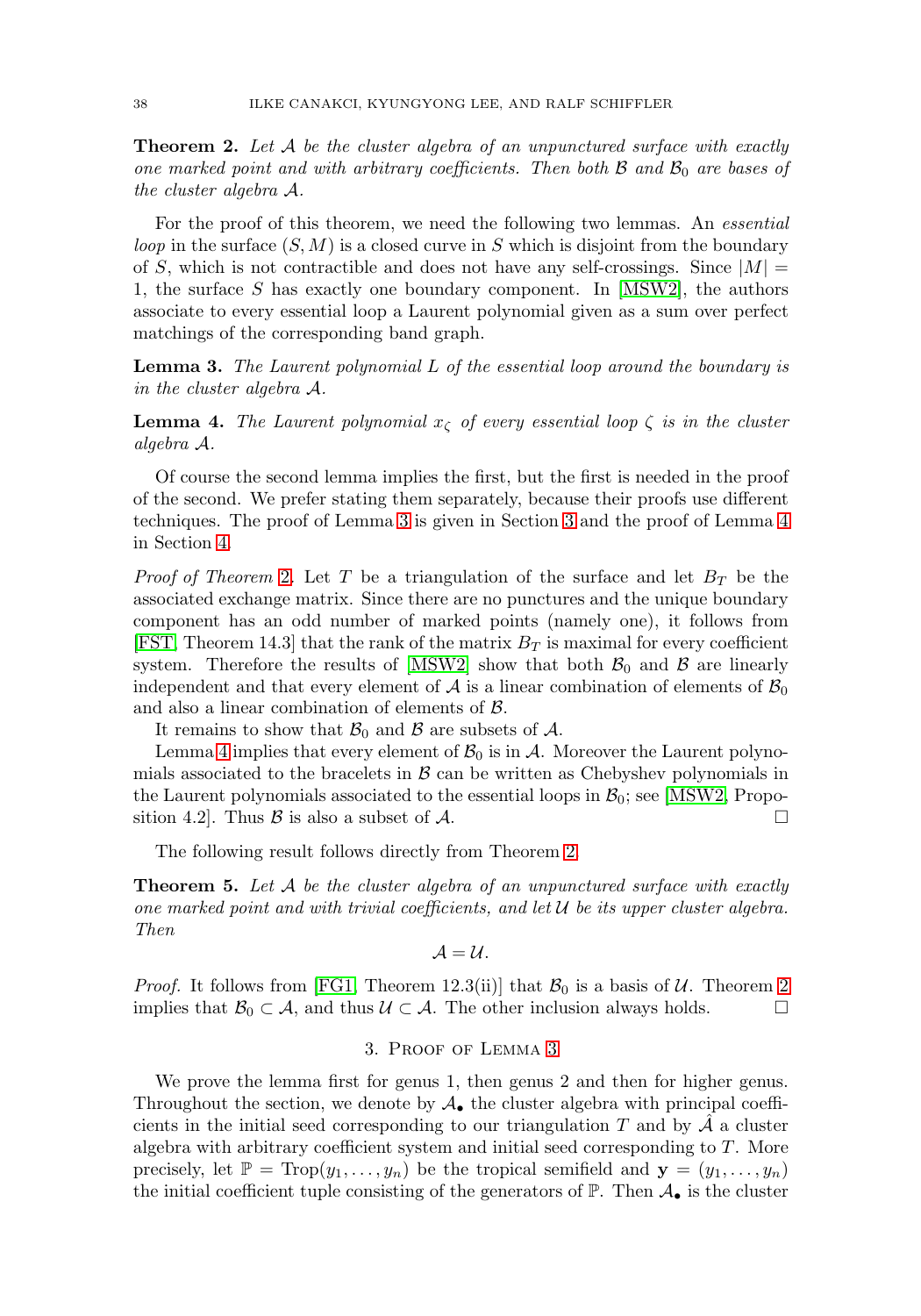algebra with initial seed  $(\mathbf{x}_T, \mathbf{y}, B_T)$ . On the other hand, let  $\hat{\mathbb{P}}$  be any semifield and  $\hat{\mathbf{y}} = (\hat{y}_1, \dots, \hat{y}_n)$  any coefficient tuple, thus  $\hat{y}_i \in \hat{\mathbb{P}}$ . Then  $\hat{\mathcal{A}}$  is the cluster algebra with initial seed  $(\mathbf{x}_T, \hat{\mathbf{y}}, B_T)$ .

Recall that every arc or loop in  $(S, M)$  corresponds to a snake or band graph and to a Laurent polynomial given by perfect matchings of the snake or band graph. A band graph is obtained from a snake graph by identifying an edge in the first tile with an edge in the last tile. In the figures, this identification is represented by marking the vertices of the identified edges with bullets. For precise definitions, we refer to [\[MSW2\]](#page-13-12). For the snake graph calculus used in this section, see [\[CS2\]](#page-12-7).

3.1. **Genus 1.** Let  $(S, M)$  be a surface of genus 1 with one boundary component and one marked point. This case is known in the literature as 'the dreaded torus', because, among cluster algebras of surface type, it was the smallest example where the question of whether the cluster algebra is equal to the upper cluster algebra was open; see  $[MM,$  Remark 7.2.3.. Fix the triangulation T shown on the left in Figure [1,](#page-4-0) and let  $\mathbf{x}_T = (x_1, \ldots, x_4)$  be the corresponding cluster in  $\mathcal{A}_{\bullet}$ .



<span id="page-4-0"></span>FIGURE 1. A triangulation of  $(S, M)$  in genus 1 (left) and a triangulation in genus 2 (right).

Let L be the Laurent polynomial associated to the loop around the boundary. Its band graph is the first graph in the second row in Figure [2.](#page-5-0)

### **Lemma 6.**  $L \in \mathcal{A}_{\bullet}$ .

*Proof.* Let  $V_1$  be the cluster variable given by the arc that starts at the marked point in the direction between the arc 3 and the boundary and then crosses the arcs 4, 2, 1, 4 in order and ends at the same marked point as it started from in the direction between the arc 3 and the boundary. Let  $V_2$  be the cluster variable given by the symmetric arc, that is, the arc that starts at the marked point in the direction between the arc 4 and the boundary and then crosses the arcs 3, 1, 2, 3 in order and ends at the same marked point as it started from in the direction between the arc 4 and the boundary. The snake graphs of these two cluster variables are the first two snake graphs in the top row of Figure [2.](#page-5-0) The first two equations in that figure use snake graph calculus of [\[CS\]](#page-12-6) and [\[CS2\]](#page-12-7) to compute the product  $V_1V_2$ showing that

<span id="page-4-1"></span>(1) 
$$
V_1 V_2 = L + y_3 (y_4 X_1 + x_3) (X_1 + y_1 y_2 y_3 x_4),
$$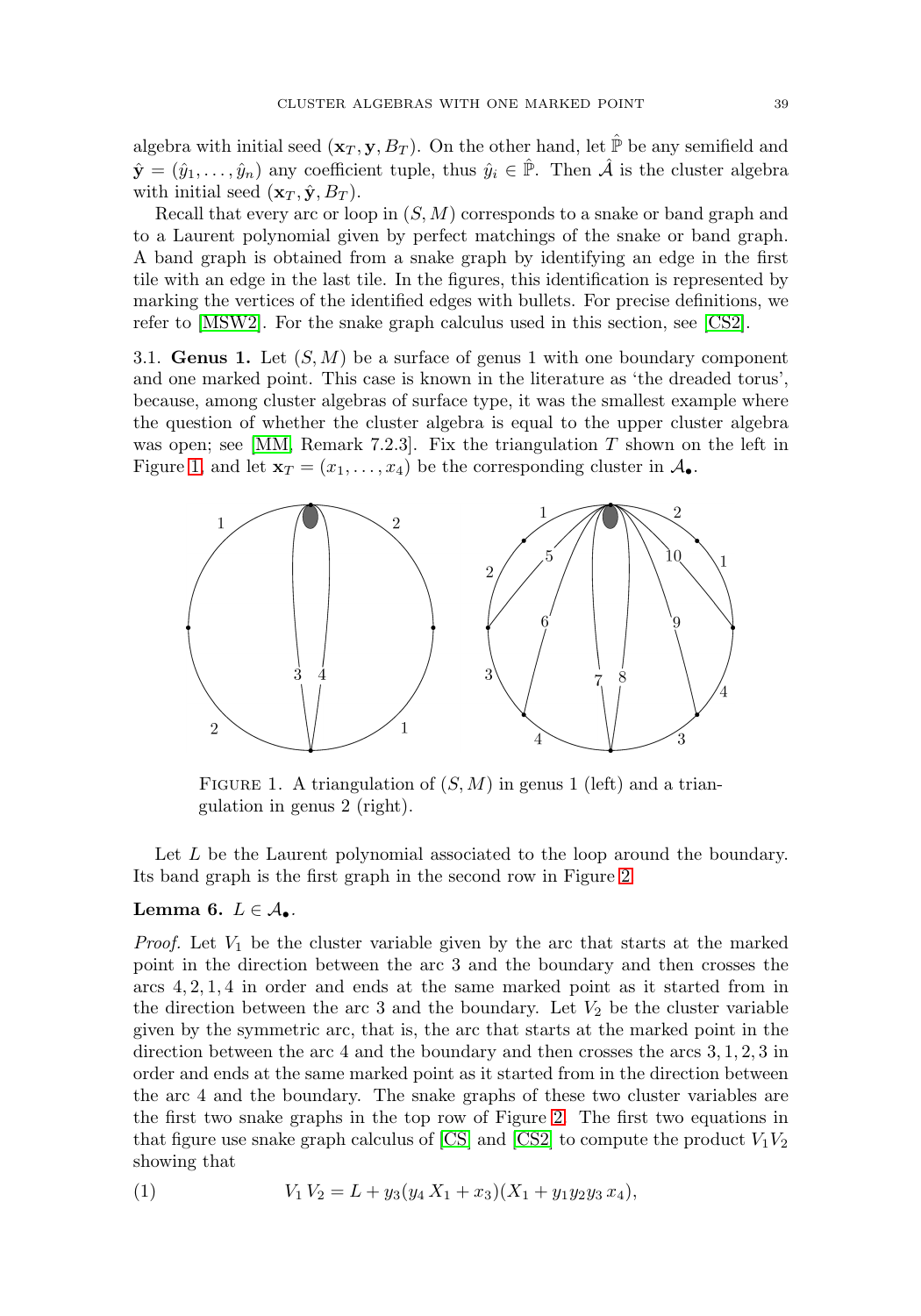

$$
= y_1 \underbrace{3 \mid 4}_{W_1} + |3 + y_4 \underbrace{2 \mid 1}_{X_1} + y_1 y_2 y_3 y_4 | 4 + y_1 y_3 | 2 | 1
$$

<span id="page-5-0"></span>FIGURE 2. Snake graph calculus with principal coefficients. The edge labels 'min', 'max' refer to minimal and maximal matchings, which is needed only to determine the y-coefficients. The edge label B refers to the boundary.

where  $X_1$  is the Laurent polynomial defined by the corresponding band graph in the figure. The first equation is the resolution of the grafting operation [\[CS,](#page-12-6) section 2.5, case 2] and the second equation is the resolution of three self-grafting operations [\[CS2,](#page-12-7) section 3.4]. The graphs of L and  $X_1$  are band graphs.

Thus in order to show that  $L \in \mathcal{A}_{\bullet}$  it suffices to show that  $X_1 \in \mathcal{A}_{\bullet}$ . This is done in the second computation in Figure [2,](#page-5-0) where we compute the product  $U_1U_2$ of the two cluster variables given by the arcs that cross  $1, 3$  and  $4, 2$  respectively, showing that

<span id="page-5-1"></span>(2) 
$$
U_1U_2 = y_1 W_1 + x_3 + y_4 X_1 + y_1 y_2 y_3 y_4 x_4 + y_1 y_3 x_1 x_2,
$$

where  $W_1$  is the Laurent polynomial defined by the corresponding snake graph in the figure. One can show that  $U_1, U_2$  are cluster variables by checking that the associated arcs in the surface do not have a self-crossing, or by using [\[CS2\]](#page-12-7) to show that their associated snake graphs do not have any self-crossing overlap. The first equation in this computation is the resolution of a grafting, the second equation is a self-grafting [\[CS2,](#page-12-7) section 3.3] and the third is a grafting of a band graph with a single edge [\[CS3\]](#page-12-8) producing  $y_1W_1 + x_3$ , as well as a self-grafting to obtain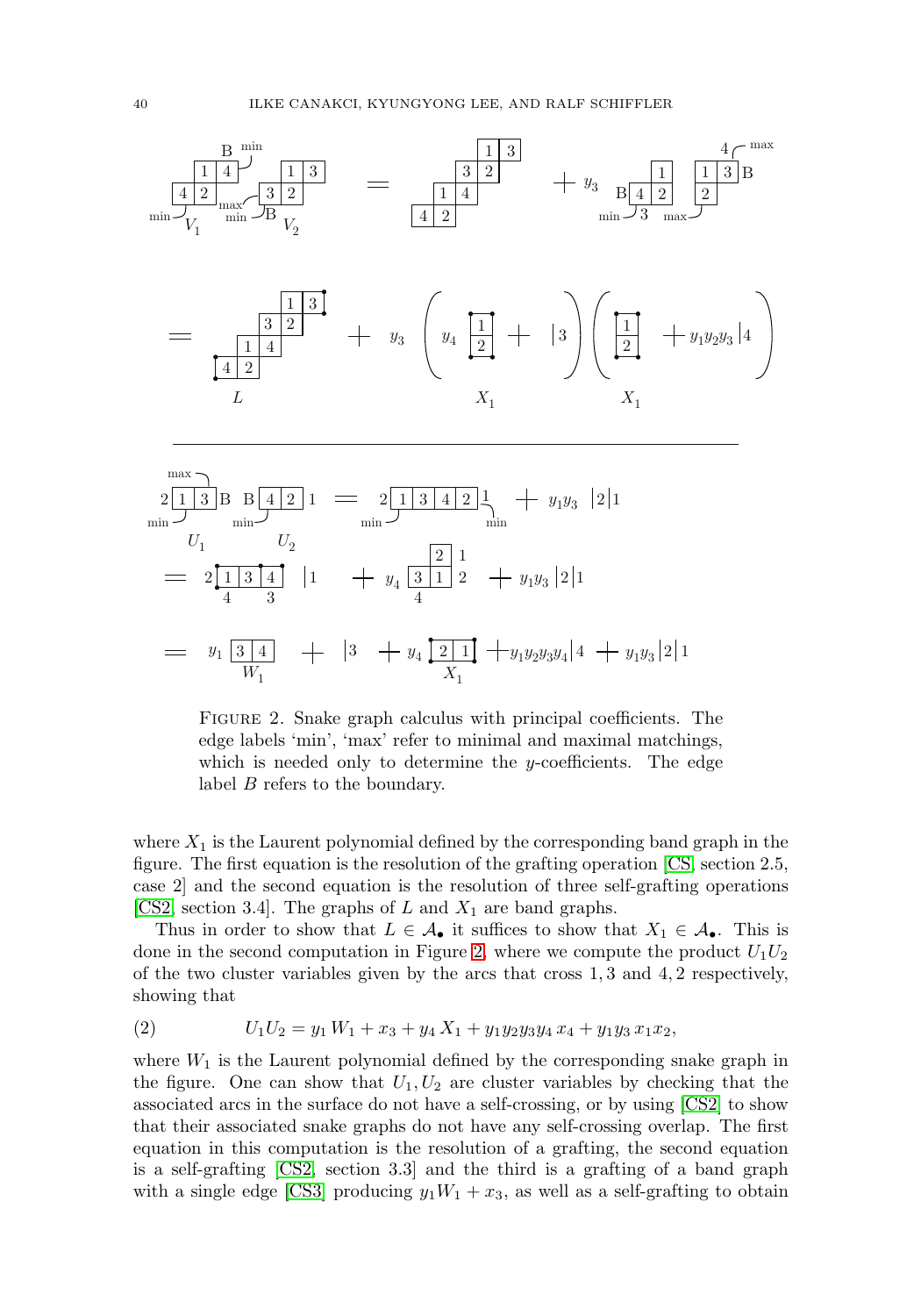$y_4X_1 + y_1y_2y_3y_4x_4$ . Note that  $W_1$  is a cluster variable corresponding to the arc crossing 3 and 4. This shows that  $y_4X_1 \in \mathcal{A}_{\bullet}$ . Since  $y_4$  is an element of the group P, its inverse  $y_4^{-1}$  is also in P, and therefore  $X_1 \in \mathcal{A}_{\bullet}$ , and thus  $L \in \mathcal{A}_{\bullet}$ .  $\Box$  $\Box$ 

### **Lemma 7.**  $L \in \mathcal{A}$ .

Proof. Using Fomin-Zelevinsky's separation of addition formula [\[FZ4,](#page-13-2) Theorem 3.7] we see that the elements of  $\hat{\mathcal{A}}$  can be computed from the elements in  $\hat{\mathcal{A}}$  by replacing the principal coefficients  $y_i$  by the corresponding  $\hat{y}_i$  and by dividing by the Fpolynomial evaluated over  $\mathbb P$  in  $\hat{y}_i$ . For example,

$$
\hat{U}_1 = \frac{U_1(x_1, \dots, x_n; \hat{y}_1, \dots, \hat{y}_n)}{\hat{F}_{U_1}},
$$

where  $\hat{F}_{U_1} = F_{U_1}|_{\hat{\mathbb{P}}}(\hat{y}_1,\ldots,\hat{y}_n) \in \hat{\mathbb{P}} \subset \hat{\mathcal{A}}.$ 

Evaluating the expressions in equations  $(1)$  and  $(2)$  in  $\hat{y}$  clearly preserves the identities. Then multiplying with the  $F$ -polynomials we get

<span id="page-6-1"></span>(3) 
$$
\hat{V}_1 \hat{V}_2 \hat{F}_{V_1} \hat{F}_{V_2} = \hat{L} \hat{F}_L + \hat{y}_3 (\hat{y}_4 \hat{X}_1 \hat{F}_{X_1} + x_3) (\hat{X}_1 \hat{F}_{X_1} + \hat{y}_1 \hat{y}_2 \hat{y}_3 x_4),
$$

<span id="page-6-0"></span>(4) 
$$
\hat{U}_1 \hat{U}_2 \hat{F}_{U_1} \hat{F}_{U_2} = \hat{y}_1 \hat{W}_1 \hat{F}_{W_1} + x_3 + \hat{y}_4 \hat{X}_1 \hat{F}_{X_1} + \hat{y}_1 \hat{y}_2 \hat{y}_3 \hat{y}_4 x_4 + \hat{y}_1 \hat{y}_3 x_1 x_2.
$$

From equation [\(4\)](#page-6-0) we see that  $\hat{y}_4 \hat{X}_1 \hat{F}_{X_1} \in \hat{\mathcal{A}}$ , and since  $\hat{y}_4 \in \hat{\mathbb{P}}$ , and thus  $\hat{y}_4^{-1} \in \hat{\mathbb{P}}$ , this also implies that  $\hat{X}_1\hat{F}_{X_1} \in \hat{\mathcal{A}}$ . Now equation [\(3\)](#page-6-1) implies that  $\hat{L}\hat{F}_L \in \hat{\mathcal{A}}$ , and, since  $\hat{F}_L \in \mathbb{P}$ , this shows that  $\hat{L} \in \hat{\mathcal{A}}$ .

3.2. **Genus 2.** Let  $(S, M)$  be a surface of genus 2 with one boundary component and one marked point. Fix the triangulation  $T$  shown on the right in Figure [1,](#page-4-0) and let  $\mathbf{x}_T = (x_1, \ldots, x_{10})$  be the corresponding cluster in A.

Let L be the Laurent polynomial associated to the loop around the boundary. Its band graph is the first graph in the last row in Figure [3.](#page-7-0)

### <span id="page-6-2"></span>**Lemma 8.**  $L \in \mathcal{A}_{\bullet}$ .

*Proof.* Let  $V_1$  be the cluster variable obtained from **x** by the mutation sequence 8, 9, 10, 2, 1, 9, 4, 6, 3, and let  $V_2$  be the cluster variable obtained from **x** by the mutation sequence  $7, 6, 5, 1, 2, 6, 3, 9, 4$ . Then  $V_1$  is the cluster variable corresponding to the arc that crosses  $8, 9, 10, 2, 1, 10, 4, 6, 3, 8$  and  $V_2$  is the cluster variable corresponding to the arc that crosses  $7, 4, 9, 3, 5, 2, 1, 5, 6, 7$ . The corresponding snake graphs  $\mathcal{G}_1$  and  $\mathcal{G}_2$  are illustrated on the left-hand side of the equation in Figure [3.](#page-7-0)

Let  $X_i$  be the Laurent polynomial defined by the band graph obtained from  $\mathcal{G}_i$ , for  $i = 1, 2$ , by deleting the first and the last tile and then glueing. These band graphs are illustrated in the last row of Figure [3.](#page-7-0)

A simple computation using snake graph calculus shows that

$$
V_1 V_2 = L + y_7 (y_8 X_1 + x_7)(X_2 + y_1 y_2 y_3 y_4 y_5^2 y_6 y_7 y_9 x_8).
$$

This computation is given in Figure [3.](#page-7-0) The first equation is the resolution of a grafting, and the second is the resolution of three self-graftings.

In order to show that  $L \in \mathcal{A}_{\bullet}$ , it suffices to show that  $X_1$  and  $X_2$  are in the cluster algebra and, by symmetry, it is enough to show that  $X_1$  is.

Let  $U_1$  and  $U_2$  be the Laurent polynomials associated to the snake graphs on the left-hand side of the equation in Figure [4.](#page-8-0) It follows from [\[CS2\]](#page-12-7) that none of these two snake graphs has a self-crossing, which implies that  $U_1$  and  $U_2$  are cluster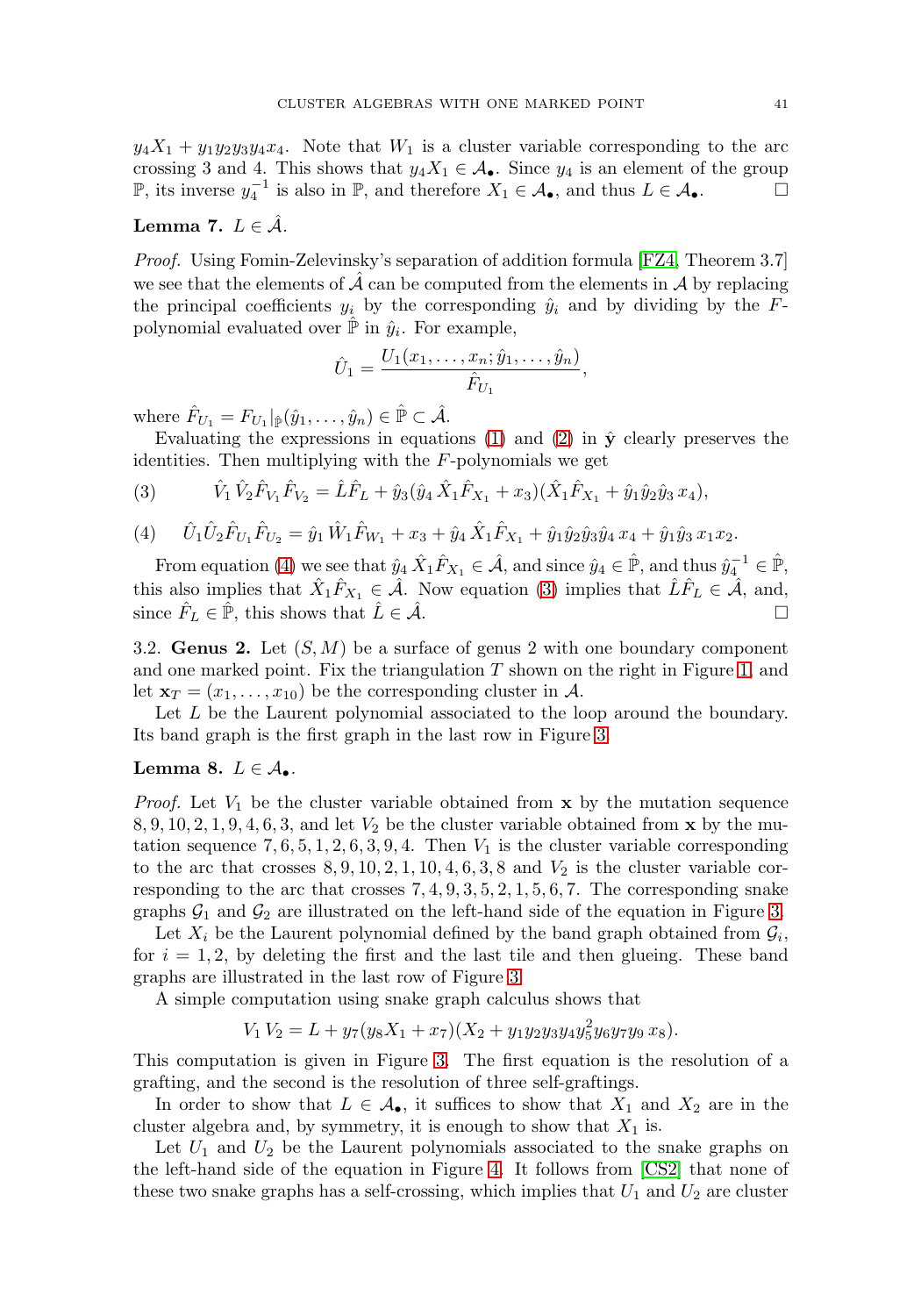

<span id="page-7-0"></span>FIGURE 3. Snake graph calculus used in the proof of Lemma [8.](#page-6-2)

variables. Alternatively, we can see that  $U_1$  and  $U_2$  are cluster variables since each corresponds to an arc in the surface; see Figure [5.](#page-8-1) Indeed, the variable  $U_1$ corresponds to the arc starting from the marked point into the triangle with sides 3, 9, 8, then crossing in order the arcs 3, 6, 4, 10, 1, 5, 6, 7 and ending at the marked point coming from the triangle with sides  $B, 8, 7$ , where  $B$  denotes the boundary segment; and the variable  $U_2$  corresponds to the arc starting from the marked point into the triangle with sides  $B, 8, 7$ , then crossing in order the arcs  $8, 9, 10, 2$ and ending at the marked point coming from the triangle with sides 1, 2, 5. Since these two curves do not have self-crossings, they are indeed arcs, and hence  $U_1$  and  $U_2$  are cluster variables.

Another simple calculation using snake graph calculus shows that

$$
U_1U_2 = y_1 W_1 + x_7 + y_8 X_1 + y_1 y_8 W_2 + y_1 y_5 y_6 y_7 W_3 x_1,
$$

where the  $W_i$  are cluster variables, and their corresponding arcs are illustrated in Figure [5.](#page-8-1) The computation is shown in Figure [4.](#page-8-0) The first equality in that figure is obtained by the grafting operation [\[CS2,](#page-12-7) section 2.9, case 2], the second equation by the self-grafting operation [\[CS2,](#page-12-7) section 3.4], and in the last equation the first two terms are obtained by grafting with a single edge [\[CS2,](#page-12-7) section 3.3, case 3] and the third and fourth term by self-grafting.

This shows that  $X_1 \in \mathcal{A}_{\bullet}$  and hence that  $L \in \mathcal{A}_{\bullet}$ .  $\Box$ 

### **Lemma 9.**  $L \in \mathcal{A}$ .

*Proof.* The proof is exactly the same as in the genus 1 case.  $\Box$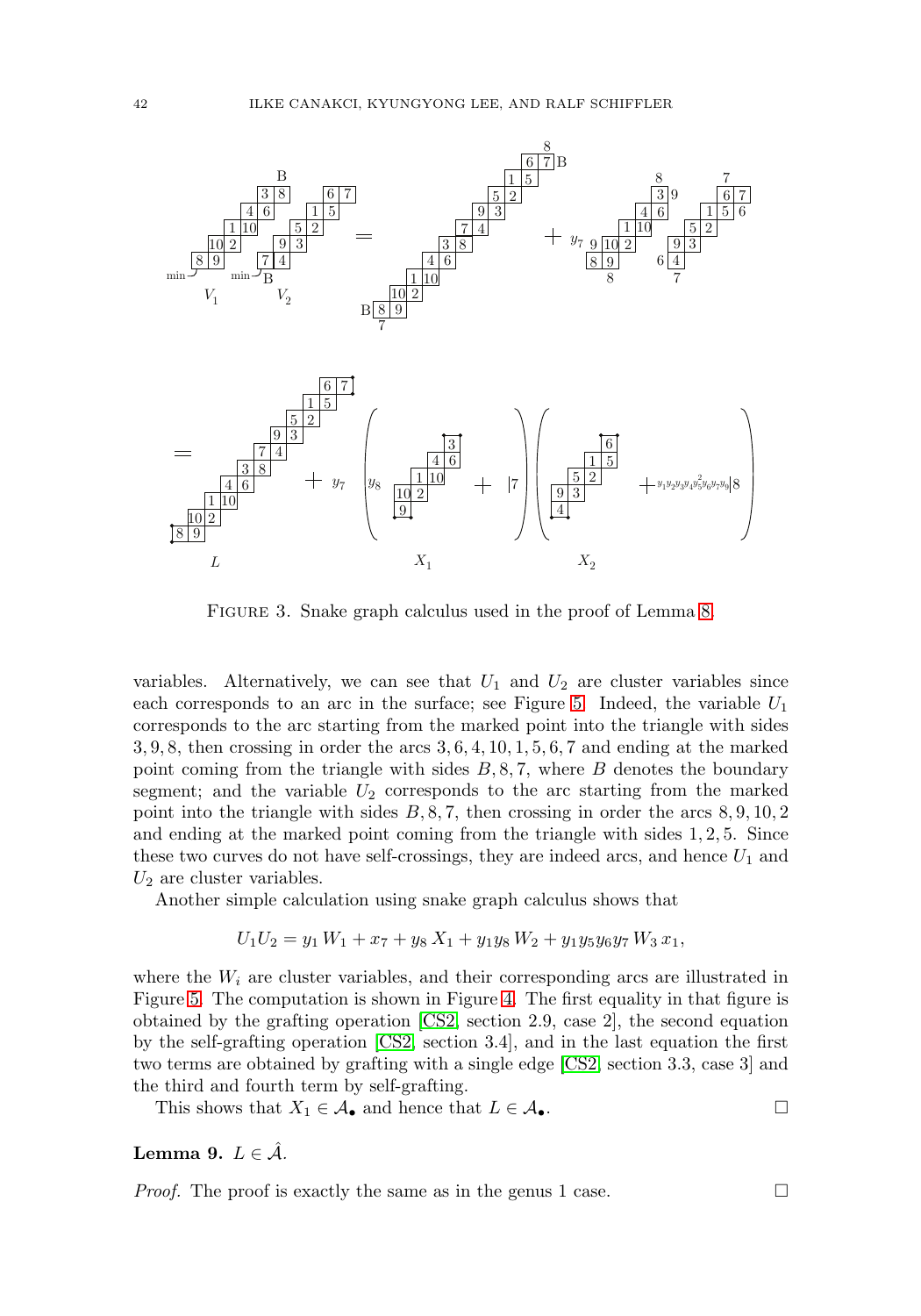



<span id="page-8-0"></span>



<span id="page-8-1"></span>FIGURE 5. The arcs of the cluster variables involved in the computations in genus 2.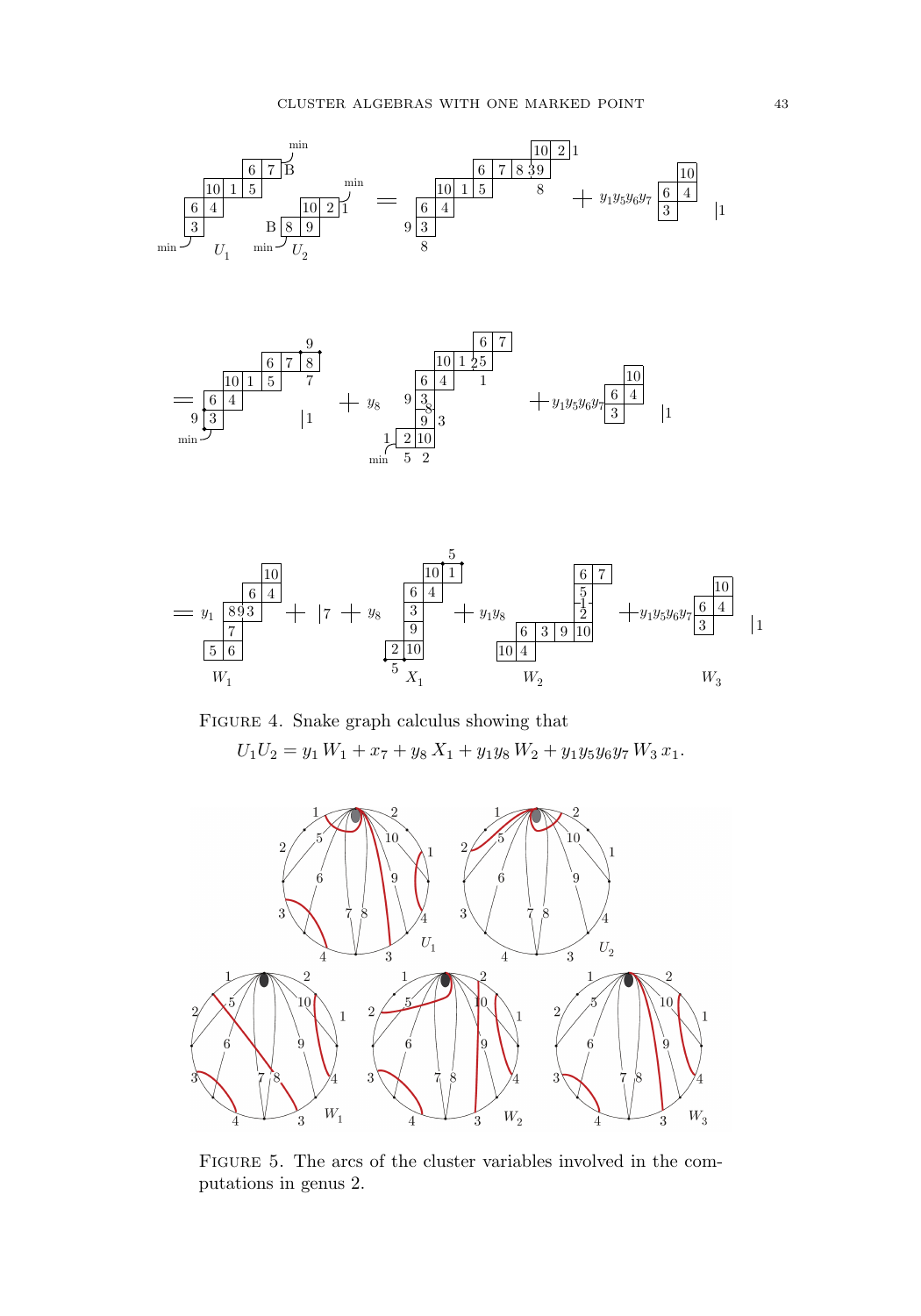

<span id="page-9-0"></span>FIGURE 6. Triangulation of a surface of genus  $g$  with one boundary component and one marked point.

3.3. **Higher genus.** In this section, let  $(S, M)$  be a surface of genus  $g > 2$  with one boundary component and one marked point. Fix the triangulation  $T$  shown in Figure [6,](#page-9-0) and let  $\mathbf{x}_T = (x_1, \ldots, x_{6q-2})$  be the corresponding cluster in  $\mathcal{A}_{\bullet}$ . Note that the figure is for  $g$  an even integer, but the case where  $g$  is odd is similar; only the labeling changes slightly.

As in the genus 1 and 2 cases, let L be the Laurent polynomial associated to the loop around the boundary.

## **Lemma 10.**  $L \in \mathcal{A}_{\bullet}$ .

Proof. The proof is an adaptation of the genus 2 argument. The cluster variables  $V_1$  and  $V_2$  are now given by the zigzag snake graphs shown in Figure [7.](#page-10-1) The Laurent polynomials  $X_1, X_2$  are again given by the band graphs obtained from the snake graphs of  $V_1$  and  $V_2$  by deleting the first and the last tile and then glueing. Again snake graph calculus shows that

$$
V_1 V_2 = L + y_a (y_{a'} X_1 + x_a)(X_2 + Y x_{a'}),
$$

where Y is a monomial in **y**.

Finally to show that  $X_1$ , and hence  $X_2$ , is in the cluster algebra, we use the cluster variables  $U_1, U_2, W_1, W_2, W_3$  analogous to the genus 2 case to get

$$
U_1U_2 = y_1 W_1 + x_a + y_{a'} X_1 + y_1 y_{a'} W_2 + y_1 y_p y_o \cdots y_b y_a W_3 x_1.
$$

This shows that  $X_1 \in \mathcal{A}$  and we are done.  $\Box$ 

**Lemma 11.**  $L \in \mathcal{A}$ .

*Proof.* The proof is exactly the same as in the genus 1 case.  $\Box$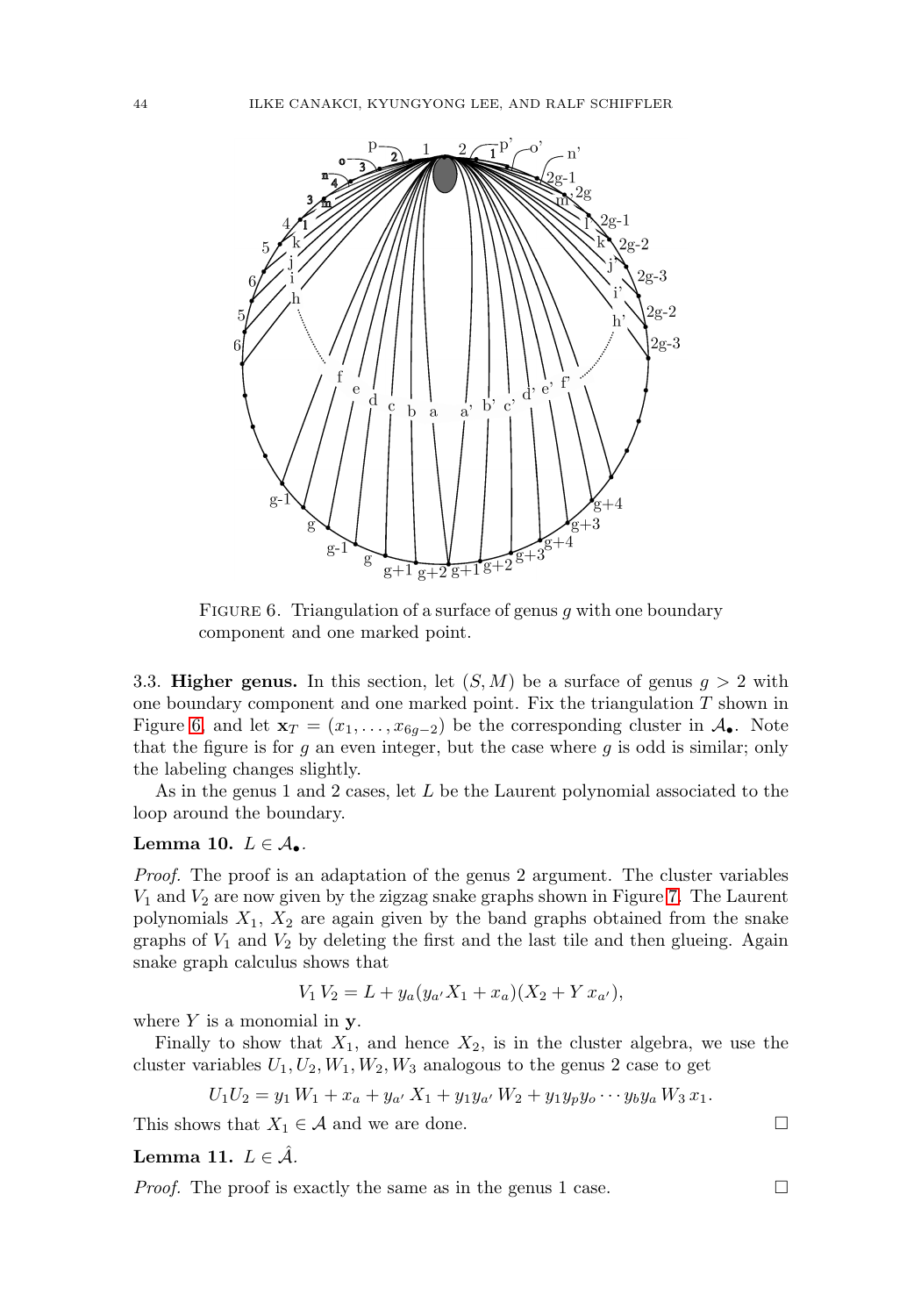

<span id="page-10-1"></span>FIGURE 7. Snake graphs of the cluster variables  $V_1$  (left) and  $V_2$  (right).

#### 4. Proof of Lemma [4](#page-3-4)

<span id="page-10-0"></span>Let  $\zeta$  be an essential loop and let  $x_{\zeta}$  be the Laurent polynomial associated to it. In view of Lemma [3](#page-3-2) we may suppose that  $\zeta$  is not the loop around the boundary. The proof uses a geometric argument with skein relations, and the relevant curves are illustrated in Figure [8.](#page-11-1) Choose a point z on  $\zeta$  and a simple curve  $\alpha$  that goes from the marked point to the point z. Let  $\gamma$  be the arc obtained by the curve  $\alpha \zeta \alpha^{-1}$ . Let  $\delta$  be the generalized arc that starts at the marked point, goes around the boundary twice and then ends at the marked point. The curves  $\alpha, \zeta, \delta$  and  $\gamma$  are illustrated in the first row of Figure [8.](#page-11-1) Let  $x_{\alpha}, x_{\zeta}, x_{\delta}$  and  $x_{\gamma}$  be the corresponding Laurent polynomials.

We compute the product  $x_{\delta}x_{\gamma}$  using skein relations. Thus each equation is obtained by smoothing a crossing of the curves. This computation is illustrated in the second and third row of Figure [8.](#page-11-1) The first term on the right-hand side of the equation in the second row is a cluster variable  $x_{\epsilon}$  given by the blue arc  $\epsilon$  (the red arc is the boundary segment  $B$ ) and the second term on the right-hand side still has a self-crossing. Applying the skein relations to that self-crossing produces the third row in the figure. In this row all red and green curves are boundary segments. Thus we get

$$
x_{\delta} x_{\gamma} = Y_1 x_{\epsilon} + Y_2 x_{\zeta} + Y_3 x_{\sigma},
$$

where  $Y_i$  are some monomials in **y** and  $x_\gamma, x_\epsilon$  and  $x_\sigma$  are cluster variables. Thus in order to show that  $x_{\zeta} \in \mathcal{A}$ , it suffices to show that  $x_{\delta} \in \mathcal{A}$ . But it is shown in the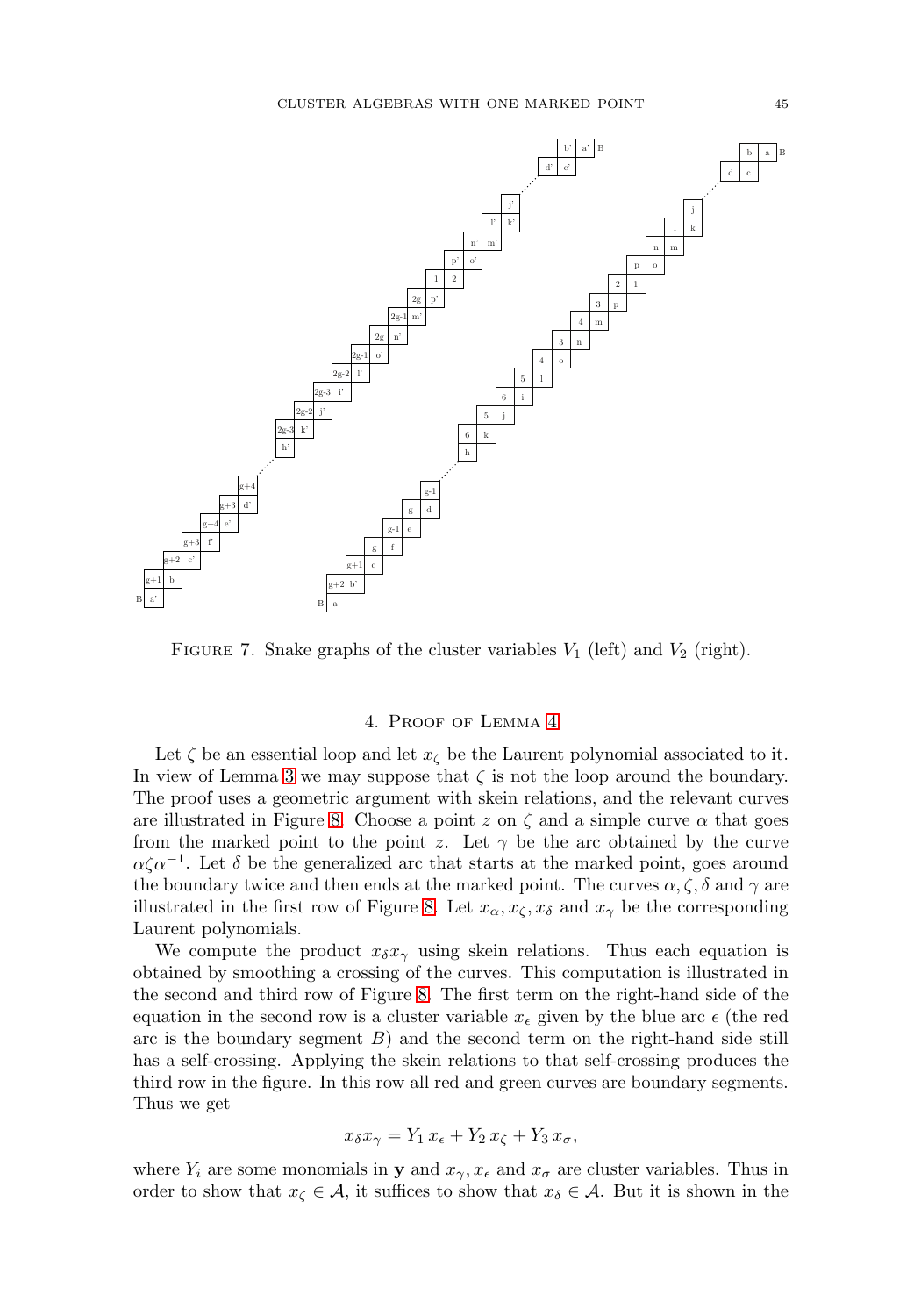

<span id="page-11-1"></span>Figure 8. Proof of Lemma [4.](#page-3-4)

last row of Figure [8](#page-11-1) that  $x_{\delta} = L + 0$ , where L (in blue) is the essential loop around the boundary. Now the result follows from Lemma [3.](#page-3-2)  $\Box$ 

### 5. Punctured surfaces with boundary

In this section, we show how to reduce the case of punctured surfaces with exactly one marked point on the boundary to the case of surfaces with two marked points on the boundary.

Let  $(S, M)$  be a punctured surface with boundary and one marked point on the boundary. Let  $\mathcal A$  be its cluster algebra and  $\mathcal U$  the corresponding upper cluster algebra.

### <span id="page-11-0"></span>**Proposition 12.**  $A = U$ .

Proof. By [\[MSp\]](#page-13-16) it suffices to show that there is a triangulation whose quiver satisfies the Louise property. Let  $p_0$  be the marked point on the boundary and let  $p_1$ be a puncture. Let  $\alpha$ ,  $\beta$  be two arcs going from  $p_0$  to  $p_1$  and let  $\gamma$  be the arc from  $p_0$  to  $p_0$  going around the puncture  $p_1$  such that  $\gamma$  cuts the surface into two pieces, one of which contains the boundary, the puncture  $p_1$  and no other punctures; see the picture on the left-hand side of Figure [9.](#page-12-12) If the genus of S is zero and  $p_1$  is the only puncture, then the cluster algebra is of type  $\mathbb{A}_1$  and  $\mathcal{A} = \mathcal{U}$ .

Otherwise,  $\gamma$  is not contractible, hence an arc, and we can choose a triangulation T containing the arcs  $\alpha, \beta, \gamma$ . Then in the corresponding quiver  $Q_T$  the vertices  $\alpha$  and  $\beta$  are sinks or sources. Now the quiver obtained by removing the vertices  $\alpha$  and  $\beta$  from the quiver  $Q_T$  is the same as the quiver  $Q_{T'}$  of the triangulation  $T' = T - {\alpha, \beta}$  obtained by deleting the arcs  $\alpha$  and  $\beta$  of the surface  $(S', M')$ obtained by replacing the puncture  $p_1$  by a second point on the boundary; see the picture on the right-hand side of Figure [9.](#page-12-12) By induction,  $Q_{T'}$  is Louise since  $(S', M')$  has two boundary points and one puncture less than  $(S, M)$ .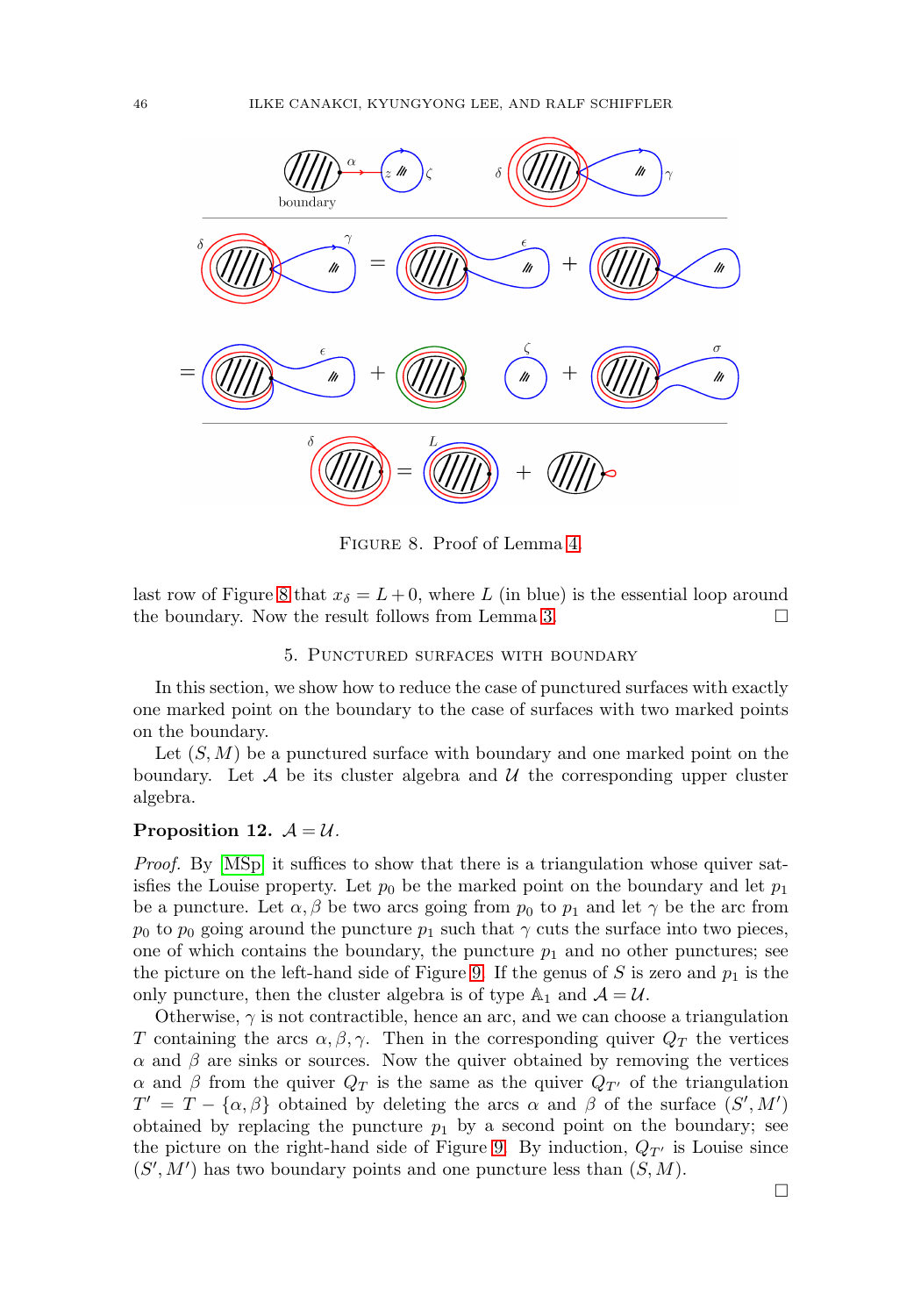

Figure 9. Proof of Proposition [12.](#page-11-0)

#### <span id="page-12-12"></span>**ACKNOWLEDGEMENTS**

Part of this work was carried out at the Centre de Recherche Mathématiques in Montréal, and the authors thank the CRM for their hospitality. The authors also thank Greg Muller for stimulating discussions.

#### **REFERENCES**

- <span id="page-12-10"></span>[ACCERV] Murad Alim, Sergio Cecotti, Clay Córdova, Sam Espahbodi, Ashwin Rastogi, and Cumrun Vafa, BPS quivers and spectra of complete  $\mathcal{N}=2$  quantum field theories, Comm. Math. Phys. **323** (2013), no. 3, 1185–1227, DOI 10.1007/s00220-013-1789-8. M[R3106506](http://www.ams.org/mathscinet-getitem?mr=3106506)
- <span id="page-12-9"></span>[BDP] Thomas Brüstle, Grégoire Dupont, and Matthieu Pérotin, On maximal green sequences, Int. Math. Res. Not. IMRN **16** (2014), 4547–4586. M[R3250044](http://www.ams.org/mathscinet-getitem?mr=3250044)
- <span id="page-12-0"></span>[BFZ] Arkady Berenstein, Sergey Fomin, and Andrei Zelevinsky, Cluster algebras. III. Upper bounds and double Bruhat cells, Duke Math. J. **126** (2005), no. 1, 1–52, DOI 10.1215/S0012-7094-04-12611-9. M[R2110627 \(2005i:16065\)](http://www.ams.org/mathscinet-getitem?mr=2110627)
- <span id="page-12-6"></span>[CS] Ilke Canakci and Ralf Schiffler, Snake graph calculus and cluster algebras from surfaces, J. Algebra **382** (2013), 240–281, DOI 10.1016/j.jalgebra.2013.02.018. M[R3034481](http://www.ams.org/mathscinet-getitem?mr=3034481)
- <span id="page-12-7"></span>[CS2] Ilke Canakci and Ralf Schiffler, Snake graph calculus and cluster algebras from surfaces II: Self-crossing snake graphs, Math. Z. **281** (2015), no. 1-2, 55–102, DOI 10.1007/s00209-015-1475-y. M[R3384863](http://www.ams.org/mathscinet-getitem?mr=3384863)
- <span id="page-12-8"></span>[CS3] Ilke Canakci and Ralf Schiffler, Snake graph calculus and cluster algebras from surfaces III, preprint, arxiv:1506.01742.
- <span id="page-12-3"></span>[FeShTu] Anna Felikson, Michael Shapiro, and Pavel Tumarkin, Skew-symmetric cluster algebras of finite mutation type, J. Eur. Math. Soc. (JEMS) **14** (2012), no. 4, 1135–1180, DOI 10.4171/JEMS/329. M[R2928847](http://www.ams.org/mathscinet-getitem?mr=2928847)
- <span id="page-12-4"></span>[FeShTu2] Anna Felikson, Michael Shapiro, and Pavel Tumarkin, Cluster algebras of finite mutation type via unfoldings, Int. Math. Res. Not. IMRN **8** (2012), 1768–1804, DOI 10.1093/imrn/rnr072. M[R2920830](http://www.ams.org/mathscinet-getitem?mr=2920830)
- <span id="page-12-5"></span>[FeShTu3] Anna Felikson, Michael Shapiro, and Pavel Tumarkin, Cluster algebras and triangulated orbifolds, Adv. Math. **231** (2012), no. 5, 2953–3002, DOI 10.1016/j.aim.2012.07.032. M[R2970470](http://www.ams.org/mathscinet-getitem?mr=2970470)
- <span id="page-12-11"></span>[GLS] C. Geiss, D. Labardini-Fragoso, and J. Schröer, The representation type of Jacobian algebras, arXiv:1308.0478.
- <span id="page-12-1"></span>[FG1] Vladimir Fock and Alexander Goncharov, Moduli spaces of local systems and higher Teichmüller theory, Publ. Math. Inst. Hautes Etudes Sci. **103** (2006), 1–211, DOI 10.1007/s10240-006-0039-4. M[R2233852 \(2009k:32011\)](http://www.ams.org/mathscinet-getitem?mr=2233852)
- <span id="page-12-2"></span>[FG2] Vladimir V. Fock and Alexander B. Goncharov, Cluster ensembles, quantization and the dilogarithm (English, with English and French summaries), Ann. Sci. Éc. Norm.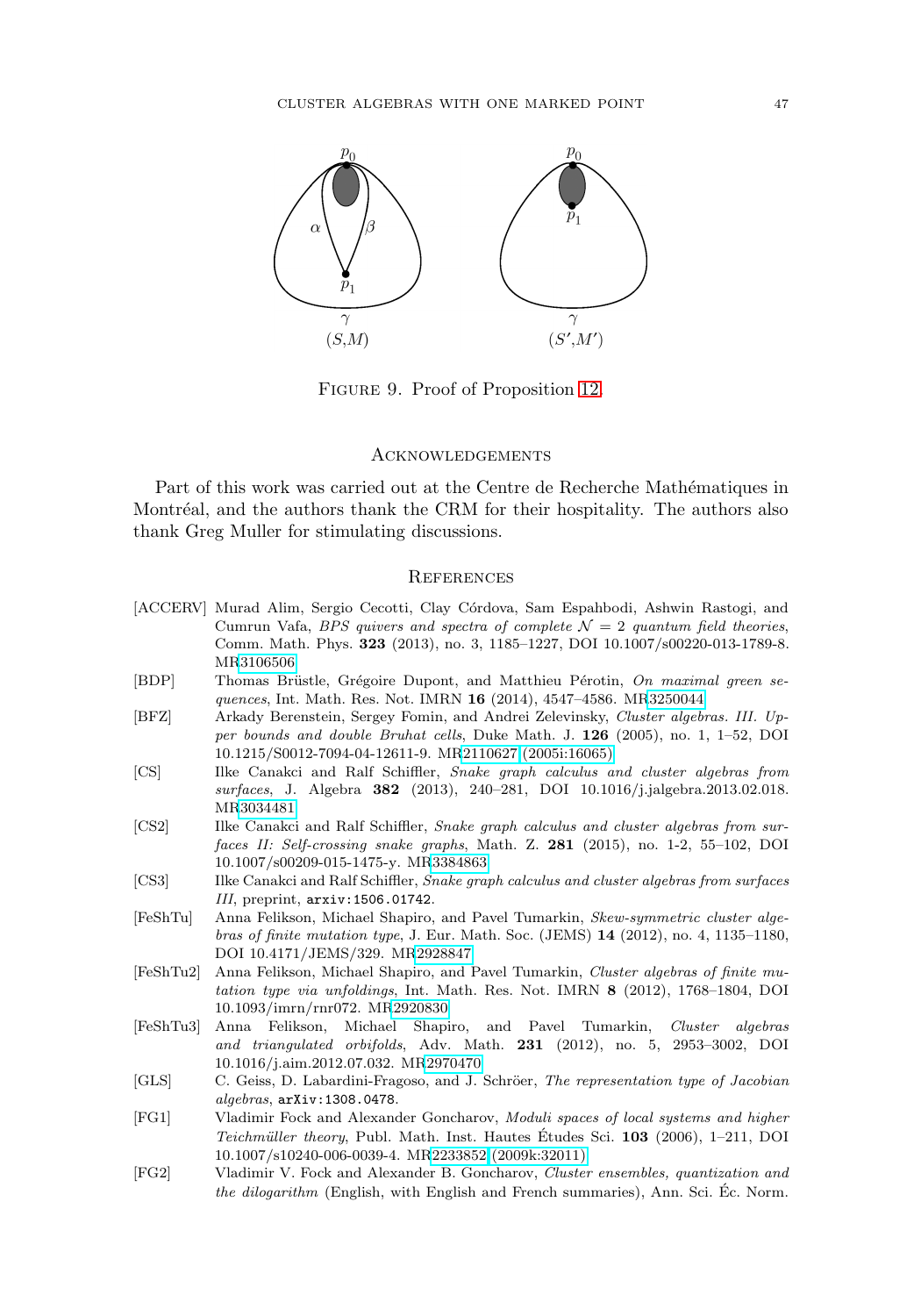Sup´er. (4) **42** (2009), no. 6, 865–930, DOI 10.1007/978-0-8176-4745-2 15. M[R2567745](http://www.ams.org/mathscinet-getitem?mr=2567745) [\(2011f:53202\)](http://www.ams.org/mathscinet-getitem?mr=2567745)

- <span id="page-13-7"></span>[FST] Sergey Fomin, Michael Shapiro, and Dylan Thurston, Cluster algebras and triangulated surfaces. I. Cluster complexes, Acta Math. **201** (2008), no. 1, 83–146, DOI 10.1007/s11511-008-0030-7. M[R2448067 \(2010b:57032\)](http://www.ams.org/mathscinet-getitem?mr=2448067)
- <span id="page-13-8"></span>[FT] Sergey Fomin and Dylan Thurston, Cluster algebras and triangulated surfaces. Part II: Lambda lengths, preprint (2008), http://www.math.lsa.umich.edu/ ∼fomin/Papers/cats2.ps
- <span id="page-13-0"></span>[FZ1] Sergey Fomin and Andrei Zelevinsky, Cluster algebras. I. Foundations, J. Amer. Math. Soc. **15** (2002), no. 2, 497–529 (electronic), DOI 10.1090/S0894-0347-01-00385-X. M[R1887642 \(2003f:16050\)](http://www.ams.org/mathscinet-getitem?mr=1887642)
- <span id="page-13-1"></span>[FZ2] Sergey Fomin and Andrei Zelevinsky, Cluster algebras. II. Finite type classification, Invent. Math. **154** (2003), no. 1, 63–121, DOI 10.1007/s00222-003-0302-y. M[R2004457](http://www.ams.org/mathscinet-getitem?mr=2004457) [\(2004m:17011\)](http://www.ams.org/mathscinet-getitem?mr=2004457)
- <span id="page-13-2"></span>[FZ4] Sergey Fomin and Andrei Zelevinsky, Cluster algebras. IV. Coefficients, Compos. Math. **143** (2007), no. 1, 112–164, DOI 10.1112/S0010437X06002521. M[R2295199](http://www.ams.org/mathscinet-getitem?mr=2295199) [\(2008d:16049\)](http://www.ams.org/mathscinet-getitem?mr=2295199)
- <span id="page-13-6"></span>[GSV] Michael Gekhtman, Michael Shapiro, and Alek Vainshtein, Cluster algebras and Weil-Petersson forms, Duke Math. J. **127** (2005), no. 2, 291–311, DOI 10.1215/S0012-7094- 04-12723-X. M[R2130414 \(2006d:53103\)](http://www.ams.org/mathscinet-getitem?mr=2130414)
- <span id="page-13-17"></span>[GY] Kenneth R. Goodearl and Milen T. Yakimov, Quantum cluster algebras and quantum nilpotent algebras, Proc. Natl. Acad. Sci. USA **111** (2014), no. 27, 9696–9703, DOI 10.1073/pnas.1313071111. M[R3263301](http://www.ams.org/mathscinet-getitem?mr=3263301)
- <span id="page-13-20"></span>[K] Bernhard Keller, On cluster theory and quantum dilogarithm identities, Representations of algebras and related topics, EMS Ser. Congr. Rep., Eur. Math. Soc., Zürich, 2011, pp. 85–116, DOI 10.4171/101-1/3. M[R2931896](http://www.ams.org/mathscinet-getitem?mr=2931896)
- <span id="page-13-18"></span>[Lad] S. Ladkani, On cluster algebras from once punctured closed surfaces, preprint, arXiv:1310.4454.
- <span id="page-13-5"></span>[LS] Kyungyong Lee and Ralf Schiffler, Positivity for cluster algebras, Ann. of Math. (2) **182** (2015), no. 1, 73–125, DOI 10.4007/annals.2015.182.1.2. M[R3374957](http://www.ams.org/mathscinet-getitem?mr=3374957)
- <span id="page-13-3"></span>[L1] George Lusztig, Canonical bases arising from quantized enveloping algebras, J. Amer. Math. Soc. **3** (1990), no. 2, 447–498, DOI 10.2307/1990961. M[R1035415 \(90m:17023\)](http://www.ams.org/mathscinet-getitem?mr=1035415)
- <span id="page-13-4"></span>[L2] George Lusztig, Introduction to quantum groups, Progress in Mathematics, vol. 110, Birkhäuser Boston, Inc., Boston, MA, 1993. M[R1227098 \(94m:17016\)](http://www.ams.org/mathscinet-getitem?mr=1227098)
- <span id="page-13-21"></span>[MM] J. Matherne and G. Muller, *Computing upper cluster algebras*, to appear in Int. Math. Res. Not., arxiv:1307.0579.
- <span id="page-13-9"></span>[M] Greg Muller, Skein algebras and cluster algebras of marked surfaces, preprint, arXiv:1204.0020.
- <span id="page-13-14"></span>[M2] Greg Muller, Locally acyclic cluster algebras, Adv. Math. **233** (2013), 207–247, DOI 10.1016/j.aim.2012.10.002. M[R2995670](http://www.ams.org/mathscinet-getitem?mr=2995670)
- <span id="page-13-15"></span>[M3] Greg Muller,  $A = U$  for locally acyclic cluster algebras, SIGMA Symmetry Integrability Geom. Methods Appl. **10** (2014), Paper 094, 8, DOI 10.3842/SIGMA.2014.094. M[R3261850](http://www.ams.org/mathscinet-getitem?mr=3261850)
- <span id="page-13-19"></span>[M4] Greg Muller, private communication.
- <span id="page-13-16"></span>[MSp] Greg Muller and D. Speyer, Cluster algebras of grassmannians are locally acyclic, preprint, arXiv:1401.5137.
- <span id="page-13-11"></span>[MS] Gregg Musiker and Ralf Schiffler, Cluster expansion formulas and perfect matchings, J. Algebraic Combin. **32** (2010), no. 2, 187–209, DOI 10.1007/s10801-009-0210-3. M[R2661414 \(2011m:13047\)](http://www.ams.org/mathscinet-getitem?mr=2661414)
- <span id="page-13-10"></span>[MSW] Gregg Musiker, Ralf Schiffler, and Lauren Williams, Positivity for cluster algebras from surfaces, Adv. Math. **227** (2011), no. 6, 2241–2308, DOI 10.1016/j.aim.2011.04.018. M[R2807089 \(2012f:13052\)](http://www.ams.org/mathscinet-getitem?mr=2807089)
- <span id="page-13-12"></span>[MSW2] Gregg Musiker, Ralf Schiffler, and Lauren Williams, Bases for cluster algebras from surfaces, Compos. Math. **149** (2013), no. 2, 217–263, DOI 10.1112/S0010437X12000450. M[R3020308](http://www.ams.org/mathscinet-getitem?mr=3020308)
- <span id="page-13-13"></span>[MW] Gregg Musiker and Lauren Williams, Matrix formulae and skein relations for cluster algebras from surfaces, Int. Math. Res. Not. IMRN **13** (2013), 2891–2944. M[R3072996](http://www.ams.org/mathscinet-getitem?mr=3072996)